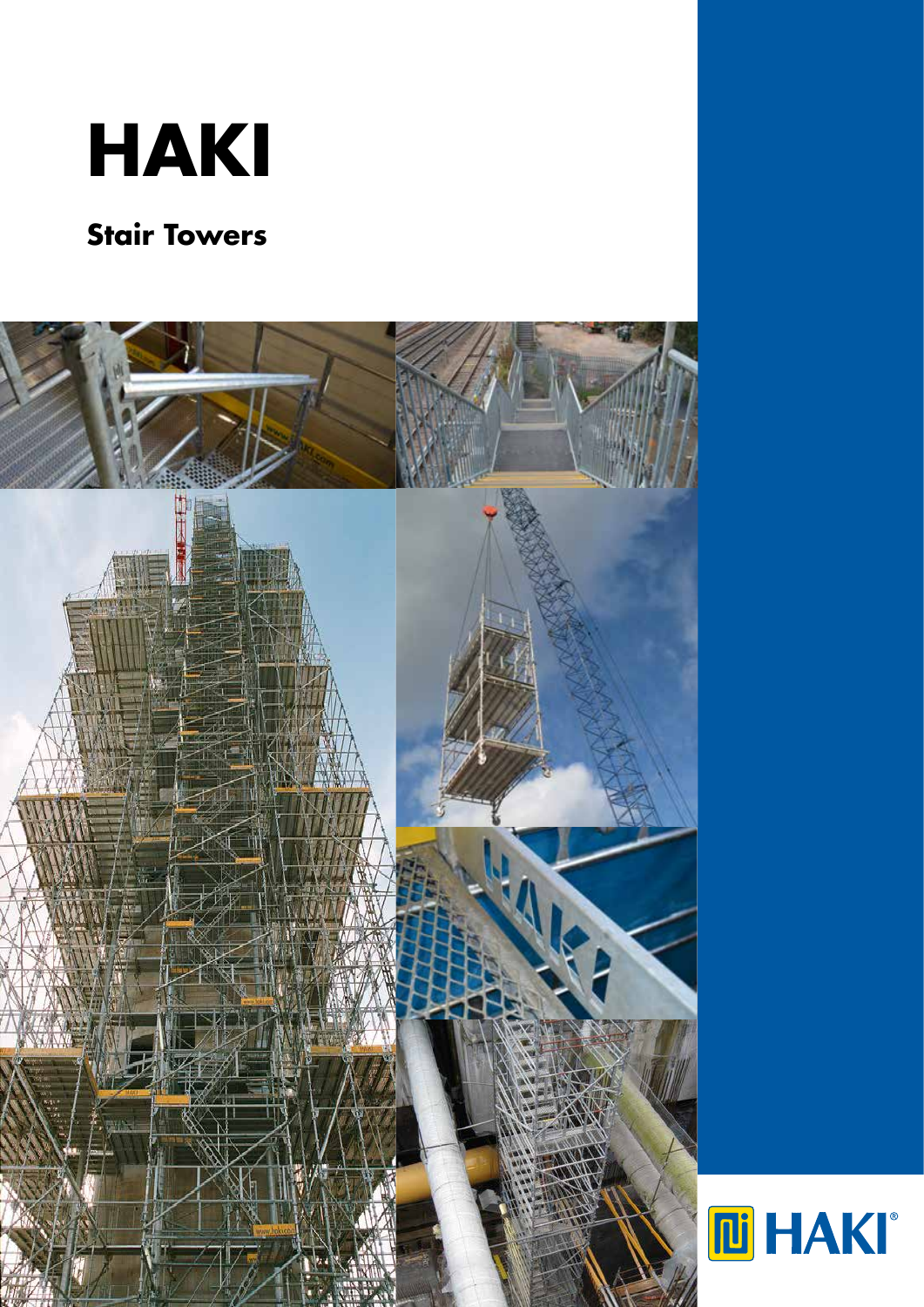

## **The HAKI Stair Tower**

The market leading HAKI Stair Tower is suitable for all types of projects. Safe and adaptable, it is trusted by project owners worldwide.

- For all markets, from construction to power generation.
- 2m, 1.5m and 1m lift heights
- Double and single width stairs.
- Adaptable approach to layout and design.
- Large landing areas.
- Multi-directional access ways.

# **HAKI Slim Stair**

Replacing the ladder on site. This stair is ideal for use on sites where space is at a premium.

- For use when a standard size stair tower is too large.
- Stair is only 0.6m wide fits in the space of a ladder.
- 2m, 1.5m, 1m, 0.5m lift heights
- Side and end access.
- Safe and easy access for work people and materials

#### **Public Access Stair** Strong, secure and comprehensive solution for temporary public access ways

- Ideal for rail and infrastructure projects, power generation sites and events.
- Loading of up to 7.5kN/m<sup>2</sup>.
- Up to 2.5m stair widths to suit any application.
- Child safe handrails stops a sphere of more than 100mm passing through the bars.
- Unique locking systems prevent unintentional loosening of components.
- 1m and 1.5m lift heights.





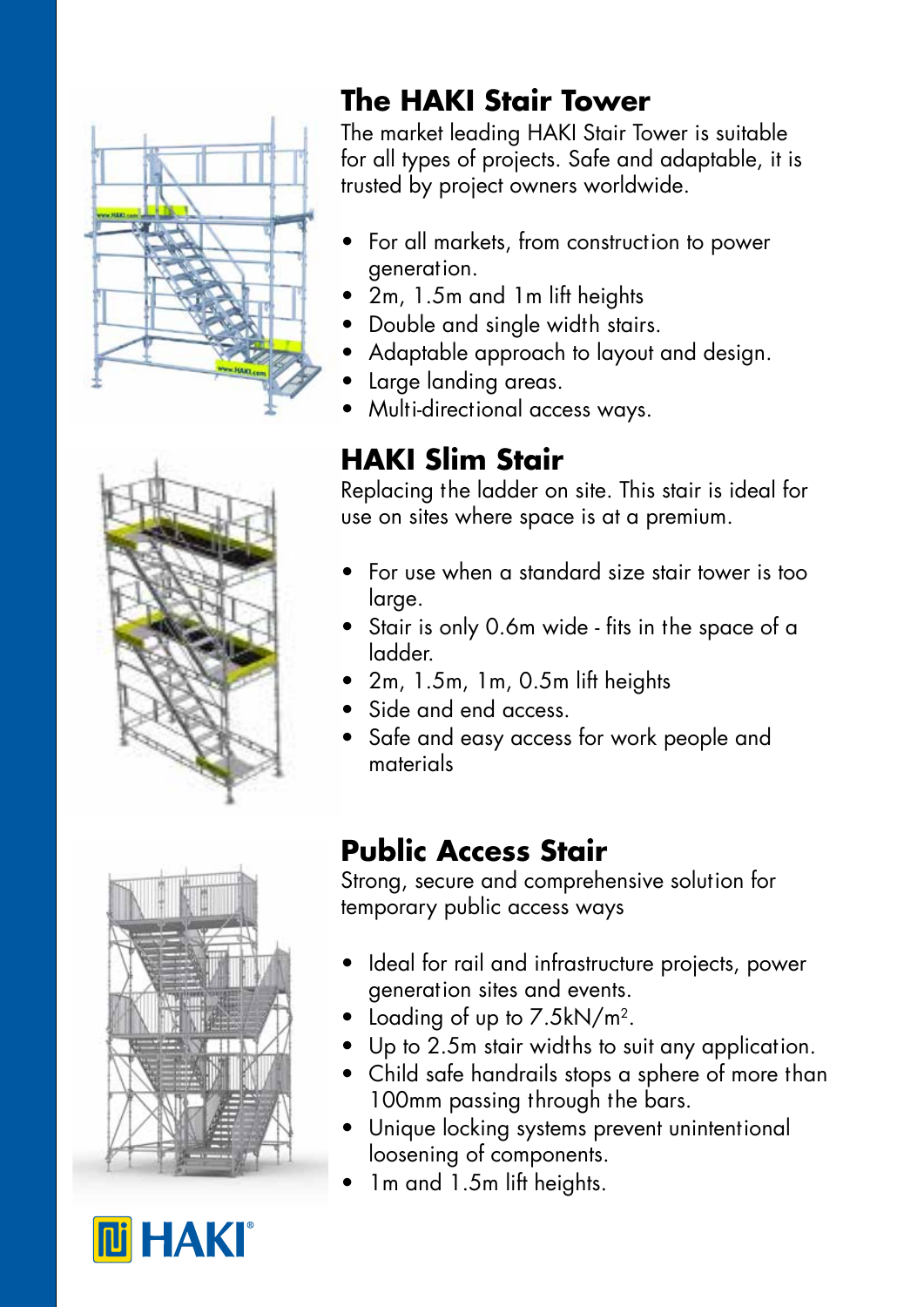Utilises HAKI Universal system scaffold components - Standards, Ledgers, Guard Frames and System Toeboards. Few additional parts are required.

#### **Slip resistant treads on all stairs as standard.**





Consistent high quality is assured through tracebility from raw materials to finished product.

Products are rigourously tested to ensure high strengh and durability is maintained throughout their long service life.

**All HAKI products are specifically designed to be erected using collective measures and fall protection eliminating the need to 'clip on'.** 

With multiple sizes and configurations available, all HAKI stairs can be adapted to suit most situations, making access safer on site.

### **Modular design ensures an efficient build.**



All HAKI stairs have a standard leg load capacity of at least 30 kN.

When tall stairs and incresed leg load capacity are required, HAKI tripods can be incorporated into the stairs. The tripods provide leg load capacity of up to 200 kN.